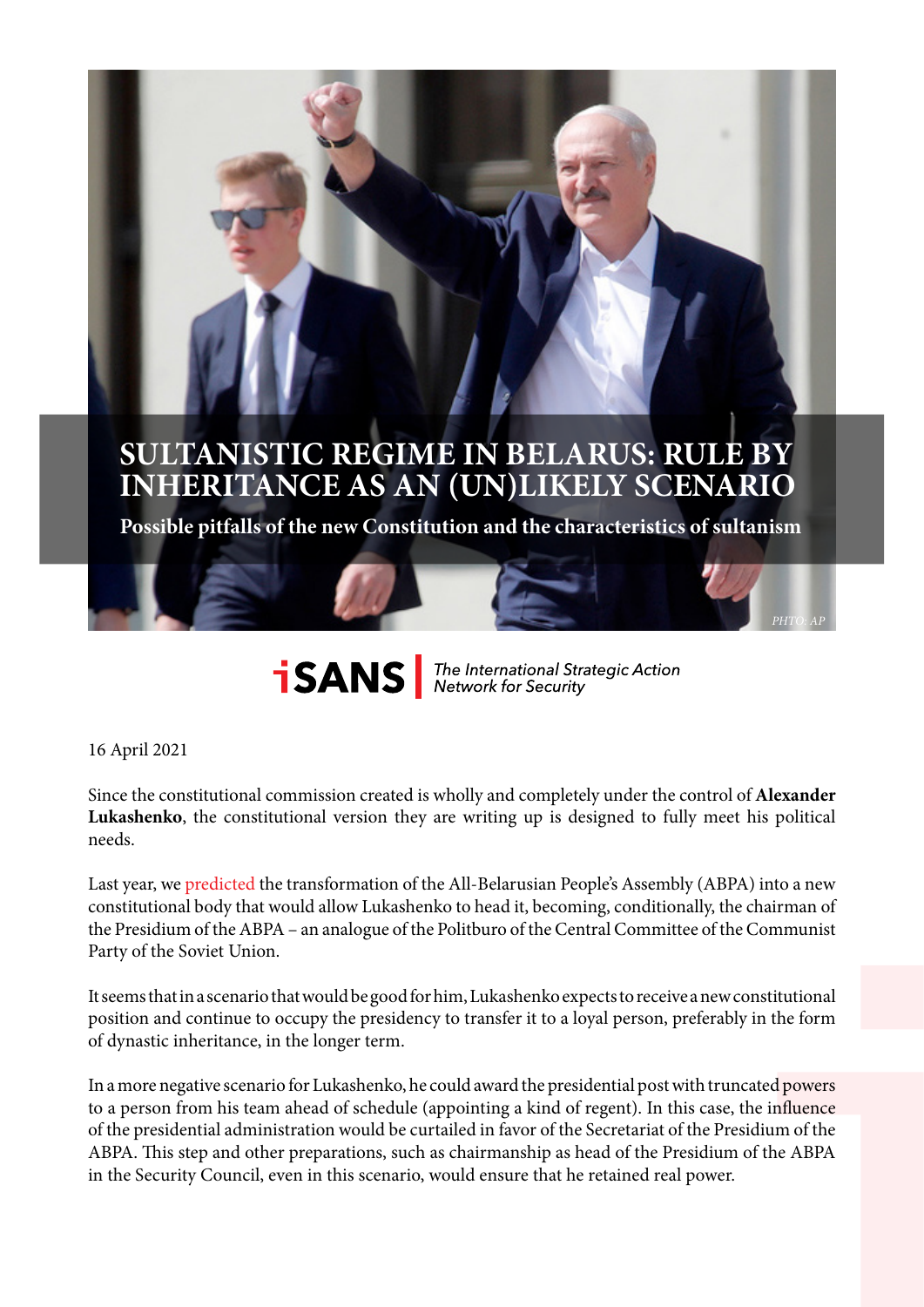### **ABPA as part of the plan, but what else?**

In addition to giving the ABPA a constitutional status with broad powers, attention should be paid to other possible initiatives of Lukashenko's supporters:

• whether provisions will be included that cement an even closer military-political alliance with Russia;

• whether direct presidential elections will be canceled in favor of a formal appointment by parliament;

• whether the need for a nationwide vote on amendments to key sections of the constitution will be eliminated;

• whether the term of office of the president will be increased and whether the age limit for presidential candidates will be reduced.

The last point is especially important, because it is not just a person «close» to him, but a person with close family ties – an heir – who could provide any **long-term guarantees for the political legacy** of Alexander Lukashenko after his departure. Despite the constant assurances by Alexander Lukashenko that his [children are not laying claim to power,](children%20are%20not%20laying%20claim%20to%20power%2C) it is difficult to believe that he is not thinking about the future of his sons, especially the younger **Nikolai**.

After only 18 years will he reach the required age limit for the presidency according to the current Constitution (35 years), i.e. after three presidential terms. However, if significant political changes do not take place in the coming year, then in 2022, with the adoption of a new Constitution and the holding of possible early elections (or even without them), a kind of "zeroing out" of presidential terms may occur.

If, at the same time, the age limit for presidential candidates is reduced to 30 years and the duration of the presidential term is increased from 5 to 6-7 years, then the «dynastic transition» after exactly two presidential terms (that is, around 2034) would become theoretically possible. These are the amendments to the constitution (reducing the age limit from 35 to 30) made in 2016 by the leader of Tajikistan **Emomali Rahmon** as part of the ongoing transition of power favoring his son.

Another potential option to change the age limit at a later stage is to empower the ABPA or another body with the power to amend the Constitution, bypassing a national vote.

In the case of Lukashenko's chairmanship in the Presidium of the National People's Council and granting this body broad powers, the question would only be whether, depending on the circumstances, he would entrust at least one of the upcoming presidential terms to a loyal regent (for example, **Natalya Kochanova**), or whether he would continue to be content with the presidency himself until his son has reached the required age.

Considering the most serious delegitimization of Alexander Lukashenko and all government agencies that took place last year, such a situation **sounds farfetched, does it not**? But no more farfetched than the assumption, expressed in 1995 or even in 2000, that in 2021 Alexander Lukashenko would still be able to retain power in the country.

Here we leave out of brackets the main problem for the implementation of such long-term political plans – an acute shortage of economic resources. If Belarus were an oil oasis like Bahrain or the United Arab Emirates, then the likelihood of such a scenario would be many times higher, if not close to a foregone conclusion.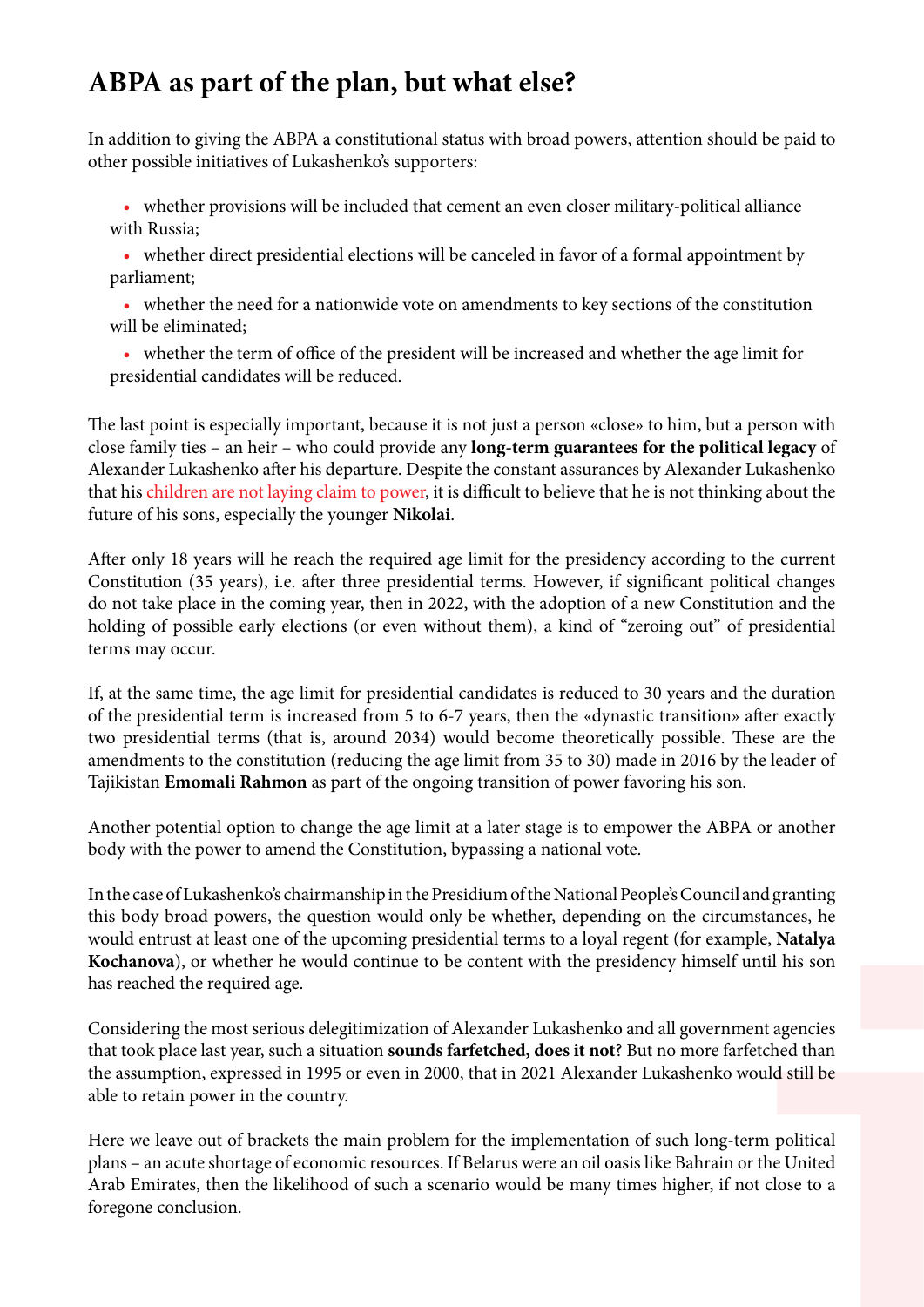On the other hand, considering the growing confrontation between Russia and the West, the importance of Belarus for the Kremlin (hence its support for Lukashenko and its potential willingness to continue to serve as a bottomless (albeit now less generous) well of resources) remains, or even increases. The most important thing will be the result of the hard bargaining between Minsk and Moscow regarding «deep integration» and the format of Belarusian-Russian relations determined by it in the near future.

#### **Different classifications of political regimes**

The geographical position of the country and its historical and cultural belonging to European civilization should not be misleading when analyzing the existing type of political regime in Belarus, related in many respects to Central Asian despotism.

Prior to 2020 presidential election, we [described](https://east-center.org/wp-content/uploads/2020/07/Belarus-at-a-Crossroads-Political-Regime-Transformation-and-Future-Scenarios.pdf) in detail the evolution of the political regime in Belarus into a military personalist regime. This definition perfectly reflects the enormous increase in influence of the siloviki in the system of public administration.

When discussing the topic of political transition, it is perhaps more appropriate to refer to the classification of political regimes proposed by political scientists **Juan Linz** and **Alfred Stepan**. They described five textbook types of political regimes, one of which they called «sultanism.»

Sultanisms are characterized, among other things, by an extreme degree of patrimonialism and the identification of the country with the fate of the ruler, the meager role of political institutions, and the absence of any clear ideology. In democratic states, officials act in the legal arena within the framework of political institutions established by a constitution. In sultanisms, institutions and rules appear and dance around the ruler and those close to him. It is important to emphasize the dynastic propensities of sultanist regimes, such as the tendency to transfer power by inheritance.

Political scientists **Steven Eke** and **Taras Kuzio**, in analyzing the Belarusian political regime, highlighted the prominent elements of sultanism [back in 2000.](http://www.taraskuzio.com/Comparative%2520Politics_files/sultanism.pdf) In their article, they rightly noted that the tilt towards sultanism was largely facilitated by the weak national identity of Belarusians.

In his [2012 academic article,](https://www.journals.vu.lt/BJPS/article/view/432/352) the unfortunately deceased Belarusian political scientist Uladzimir Rouda came to the conclusion that by the 2010 elections, according to four parameters out of five (leadership, pluralism, ideology, mobilization, and the human rights situation), the Belarusian political regime is corresponded more closely with sultanism than with a typical authoritarian regime.

The only «lagging» parameter at that time was the sphere of human rights. At that time, the scale of repressions in Belarus was significant, but not as comprehensive as in the case of classical sultanist regimes in the understanding of Linz and Stepan. However, given the scale of repressions in Belarus in 2020-2021, the final stage of evolution into a sultanist regime can be considered completed.

This reference to the Linz-Stepan classification of political regimes is made because their definition of a regime with an inherent monarchical flavor («sultanism») helps the reader to abstract away from formal political institutions and better understand the special importance of dynastic succession for such regimes.